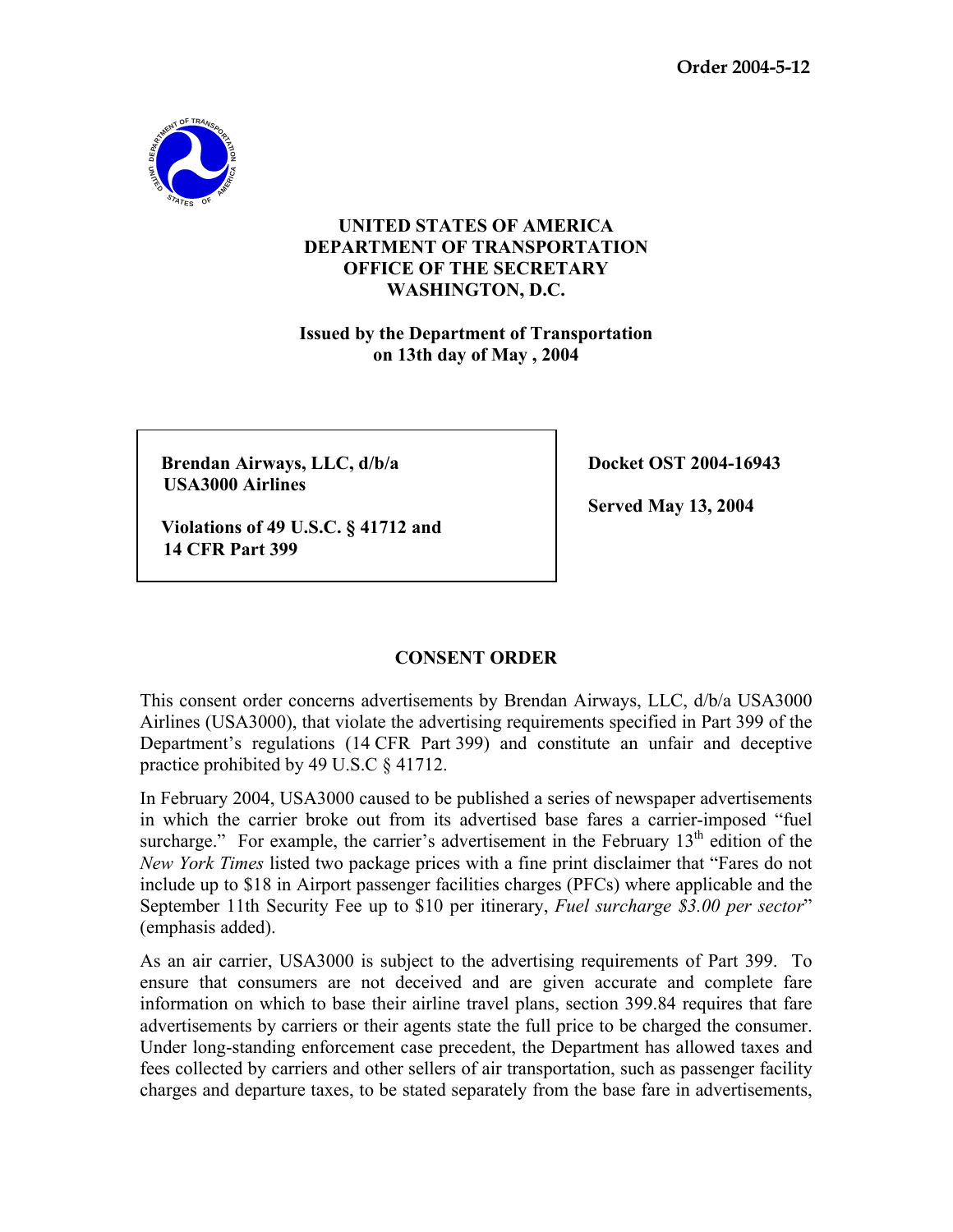so long as the charges are approved or levied by a government entity, are not *ad valorem*  in nature, are collected on a per-passenger basis, and their existence and amount are clearly indicated in the advertisement so that the consumer can determine the full fare to be paid. However, additional carrier-imposed fees and charges, including fuel surcharges, must be included in the advertised base fare. Advertisements that do not include carrier-imposed fees and charges in the advertised base fare, such as those of USA3000 described above, do not comply with section 399.84 or the Department's enforcement case precedent and constitute an unfair and deceptive trade practice in violation of 49 U.S.C.  $\S$  41712.<sup>1</sup>

In mitigation, USA3000 maintains that it did not intend to violate the Department's advertising regulations. The carrier states that, prior to inquiry by the Department, it caught and corrected the problem. It first stopped separating its fuel surcharge from the base fares in its newspaper advertisements. Next, at a considerable administrative cost, USA3000 voluntarily refunded fuel surcharges of approximately \$83,000 to all of the consumers who had purchased tickets during the approximately two week period that the surcharge was in effect. In addition, the carrier points out that, at all times in this matter, it has exhibited a cooperative and compliant attitude and has sought advice from the Department to ensure that its future operations comply with the Department's advertising requirements.

The Office of Aviation Enforcement and Proceedings (Enforcement Office) views seriously the obligation of all carriers to comply with Departmental regulations and to observe the statutory prohibition against engaging in unfair and deceptive practices. Accordingly, the Enforcement Office has carefully considered all of the available information, including that provided by USA3000, but continues to believe that enforcement action is warranted. In this connection and in order to avoid litigation, the Enforcement Office and USA3000 have reached a settlement of this matter. Without admitting or denying the violations described above, USA3000 consents to the issuance of this order to cease and desist from future violations of 49 U.S.C. § 41712 and 14 CFR 399.84.2 The Enforcement Office believes this compromise is appropriate, serves the public interest, and creates an incentive for all carriers to comply fully with the requirements of 49 U.S.C. § 41712 and 14 CFR Part 399.

This order is issued under the authority contained in 49 CFR. 1.57a and 14 CFR 385.15.

## ACCORDINGLY,

1

1. Based on the above discussion, we approve this settlement and the provisions of this order as being in the public interest;

<sup>1</sup> *See, e.g*.*,* Continental Airlines, Inc., Violation of 14 CFR Part 399 and 49 U.S.C. § 41712, Order 95-1-39.

 $2<sup>2</sup>$  In deciding not to pursue a civil penalty in this matter, the Enforcement Office took into account USA3000's refund to consumers of all monies collected for fuel surcharges, as well as the substantial administrative costs associated therewith.